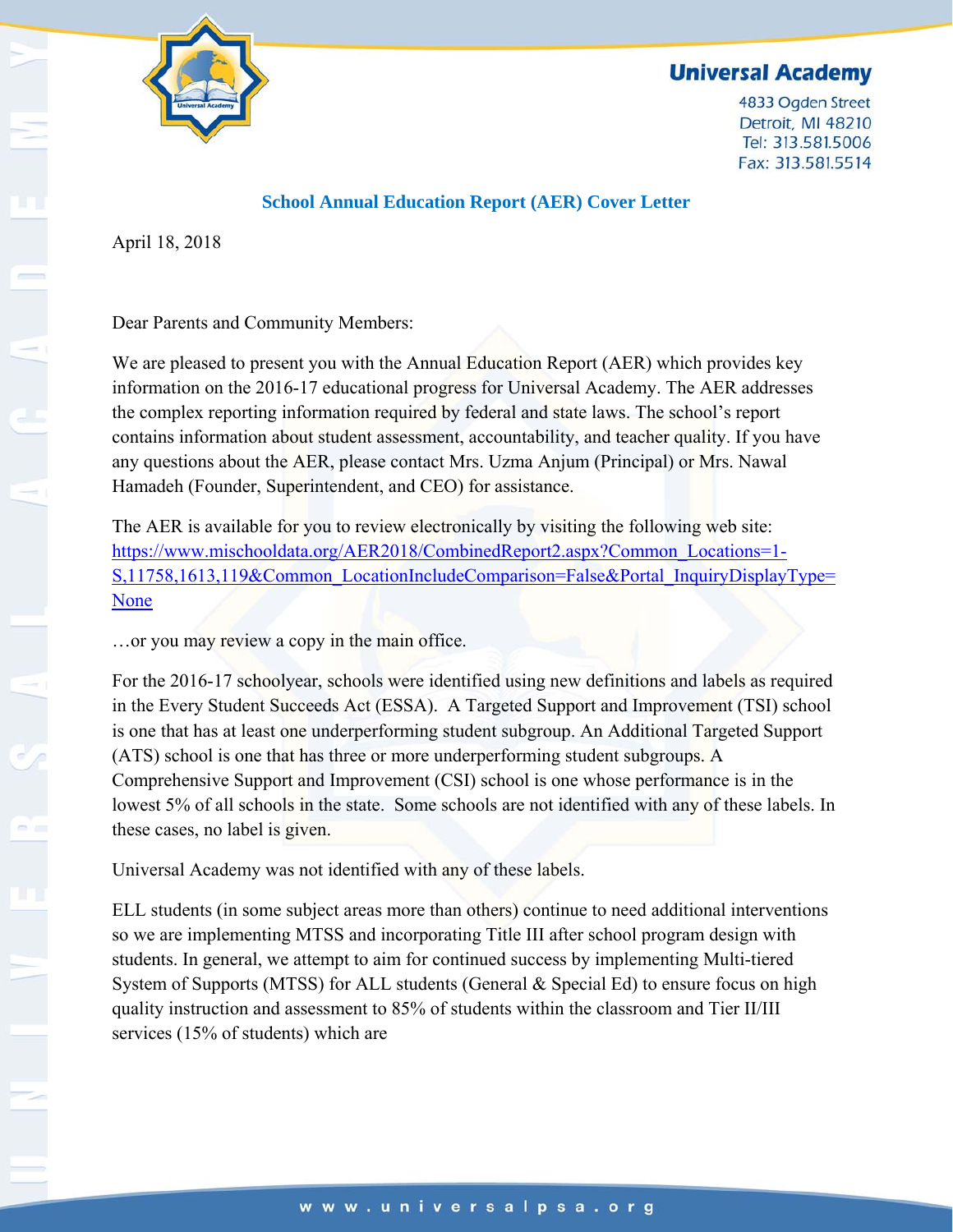

4833 Ogden Street Detroit, MI 48210 Tel: 313.581.5006 Fax: 313.581.5514

supplemental for students who qualify (31a and/or TIA selection criteria) and need based on teacher/team decision-making using multiple data sources and evaluating progress every 4-6 weeks in alignment with when summative assessments take place (end of unit). We also aim to continue with the Epstein model for Parent Involvement incorporating MDE's family engagement tool available online: School Improvement Teams have updated the school family involvement plans with parents.

### **1. Process for Assigning Pupils to the Schools**

Section 504 of the Revised School Code states that public school academies shall neither charge tuition nor discriminate in pupil admissions policies or practices on the basis of intellectual or athletic ability, measures of achievement aptitude, status as a handicapped person, or any other basis that would be illegal if used by a Michigan public school district. Details are outlined in our Board Approved Application & Enrollment Procedures assuring the following:

• Academy enrollment shall be open to all individuals who reside in Michigan. Except for a foreign exchange student who is not a United States citizen, a public school academy shall not enroll a pupil who is not a Michigan resident.

• Academy admissions may be limited to pupils within a particular range/grade level or on any other basis that would be legal if used by a Michigan public school district.

The Academy Board may establish a policy providing enrollment priority to siblings of currently enrolled pupils. The Academy may provide a preference to children of Board members or Academy employees.

• The Academy shall allow any pupil who was enrolled in the immediately preceding academic year to re-enroll in the appropriate age range/grade level unless that grade is not offered.

No student may be denied participation in the application process due to lack of student records. Homeless liaison ensures homeless children and unaccompanied youth are enrolled in and have an opportunity to succeed in school.

If the Academy receives more applications for enrollment than there are spaces available, pupils shall be selected for enrollment through a random selection drawing.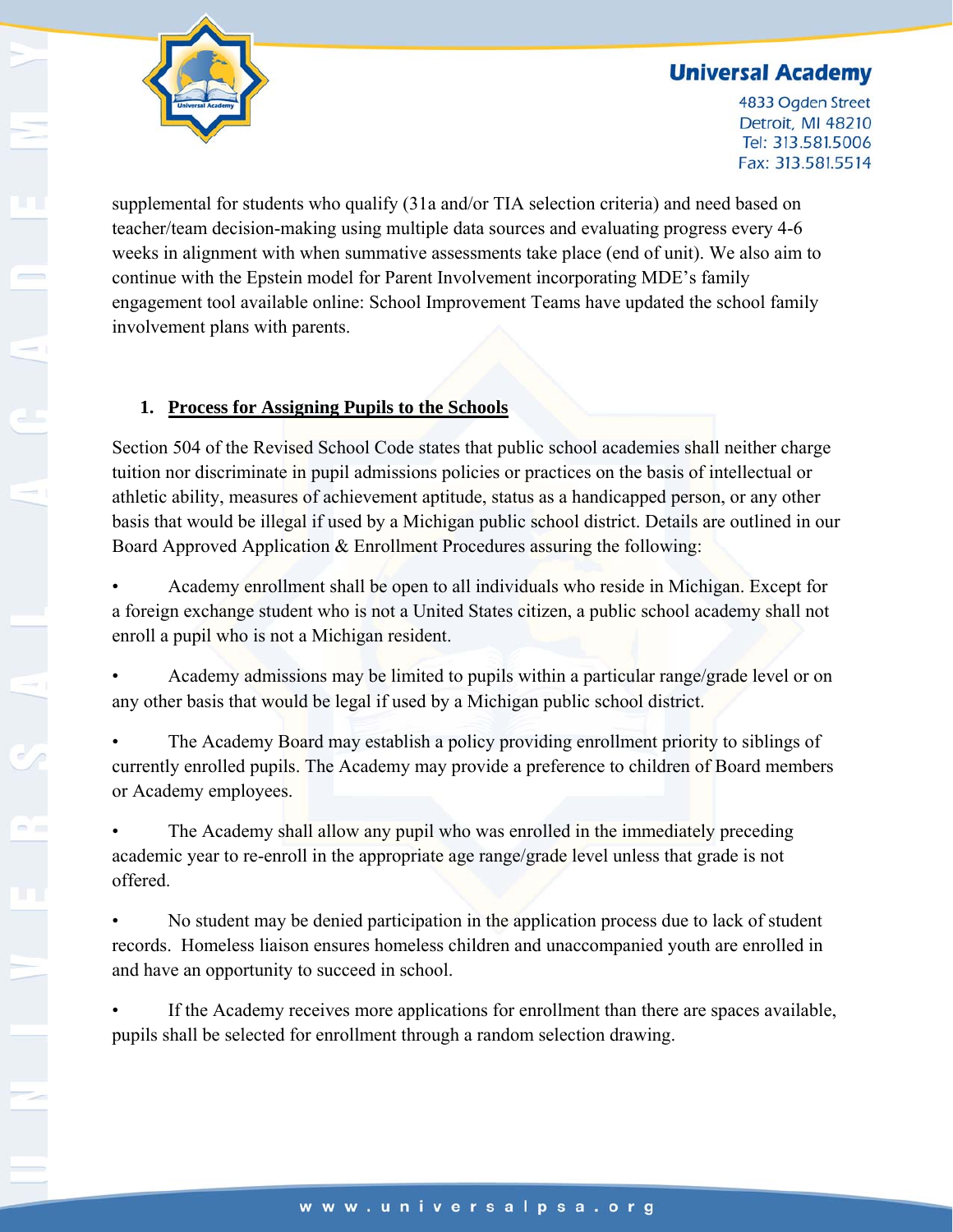

4833 Ogden Street Detroit, MI 48210 Tel: 313.581.5006 Fax: 313.581.5514

Universal Academy is a single school building district in which all students are equitably assigned to the same building and have equal access to full facility, programs, resources, technology, highly qualified staff and curriculum.

### **2. Status of the 3-5 Year School Improvement Plan**

At Universal Academy, Comprehensive Needs Assessment (CNA) is an ongoing and continuous process of analyzing data as it is readily available throughout the school year and involves all key stakeholders including staff, parents, students and community members. Ongoing assessment, evaluation, mentoring/training and support is facilitated by the District through the Central Office who work close with and lead the School Improvement (SI) Team.

We utilize the School Improvement Framework (SIF) Process Cycle which has four (4) major components that cycle in a continuous praxis

- Gather Data Where are we now (status) and where do we want to be (goals)?
- Study/Analyze What did the data/information we collected tell us?
- Plan How do we organize our work so that it aligns to our goals and resources?
- Do Staff implements the strategies and action steps outlined in the plan.
- Gather Data II Where are we now (status) and did we reach our goals?

While the CNA is recommended to be conducted once every three to five years and revisited annually, we complete annually with updates made throughout the year as new data is made available. We continue to use the AdvancED online tools to complete the School Data Profile which is a comprehensive analysis of our CNA.

Our Schoolwide Reform Strategies, commonly referred to as our Goals, are derived from the CNA and are focused on helping all students reach the state's standards. The goals are comprehensively written to cover all programs and services in keeping with accountability, transparency & reporting requirements. Strategies are described in detail and implemented with needed resources/materials and professional development to provide an enriched and accelerated curriculum for all students. We have utilized AdvancED District/School Improvement Plan Goals & NCA Accredited Schools templates online, which allows us to describe and present our strategies in an action plan format within our consolidated, district wide improvement plan.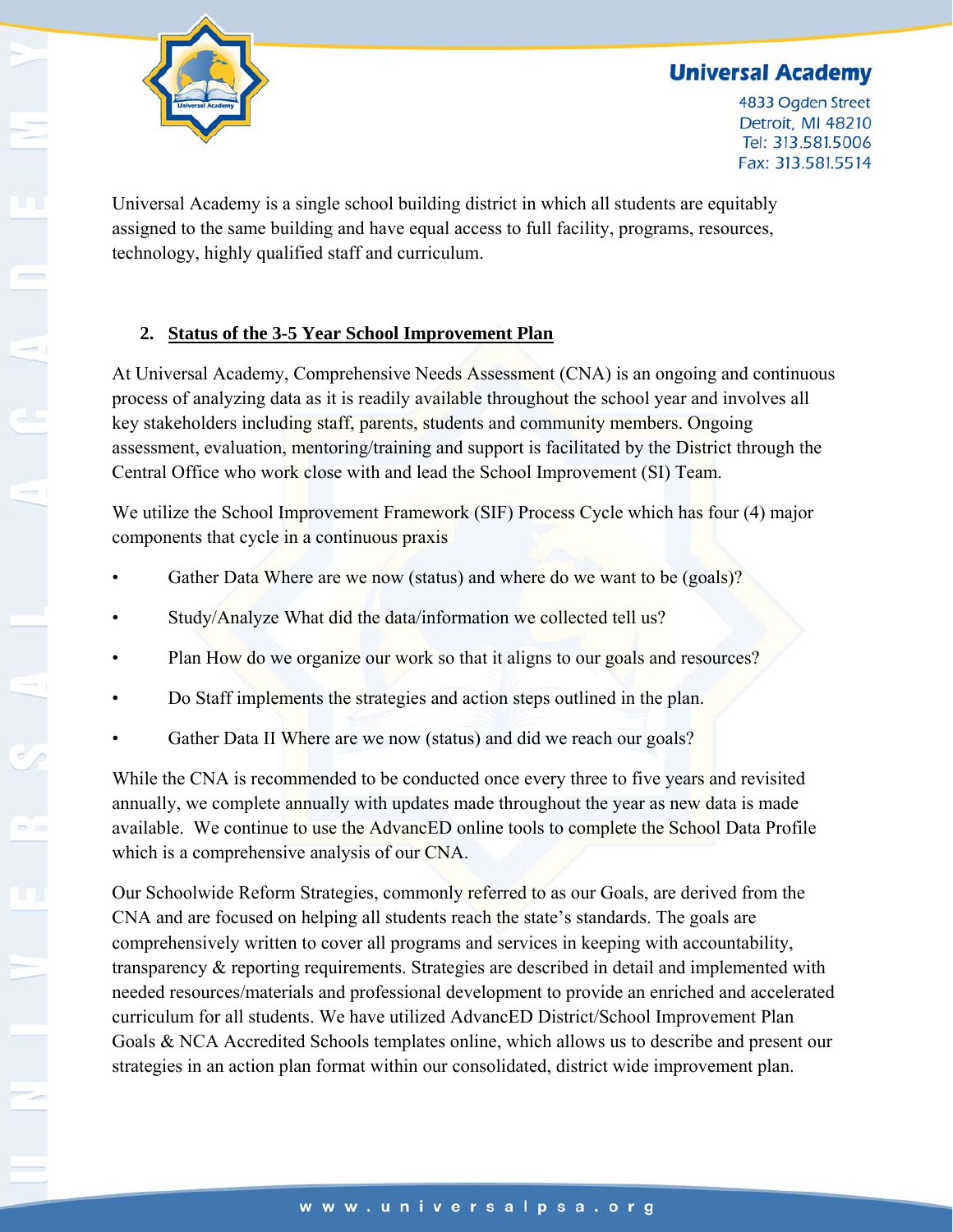4833 Ogden Street Detroit, MI 48210 Tel: 313.581.5006 Fax: 313.581.5514



Our strategies address the needs of all children in the school, but particularly that who are low achieving, and meet the needs of students representing all major subgroups participating in our School-Wide Title I program. Teachers are directed to meet student needs in utilizing our School Improvement Plan strategies with continuous analysis to determine if student needs are met. CNA data and School Improvement Team (SIT) review and evaluation continue to demonstrate that our SIP strategies are effective and increasing student achievement allowing us to continue to meet AYP requirements.

The Academy's Goals & Objectives continue to address Title I assurances and have been updated based on MDE's waiver approval to include targets through the year 2022 year in which 100% of students are expected to be proficient as well as updating our measures to include full year growth measures and additional details per our MDE On Site Review visit. Our SIP has been submitted online via AdvancED online planning tools by the September 1st deadline and will be available on our school website at www.universalpsa.org or in print at the school upon request.

### 3. **Brief Description of Each Specialized School**

Universal Academy is a public school academy that is authorized by Oakland University and was founded in 1998 by Mrs. Nawal Hamadeh, President of Hamadeh Educational Services, Inc. (formerly High Scope Educational Management Company). Since our inception, we continue to make progress in achieving the mission and goals envisioned by our founder. Through the publication of this report, we are sharing that progress with others, along with our plans for continued growth and improvement into the future.

Universal Academy is not considered a specialized school.

# 4. **Identify how to access a copy of the core curriculum, a description of its implementation, and an explanation of the variances from the state's model**.

Our district's curriculum is housed in Rubicon/Atlas an online based software program. Atlas is designed to electronically encompass the entire process of curriculum mapping in direct correlation to the Michigan Department of Education's (MDE) learning standards and Common Core standards for each grade level. Atlas allows for personalization in terms of curriculum mapping by allowing each teacher to download reports to their own dashboard for yearlong planning purposes, assessment categorizing and curriculum pacing.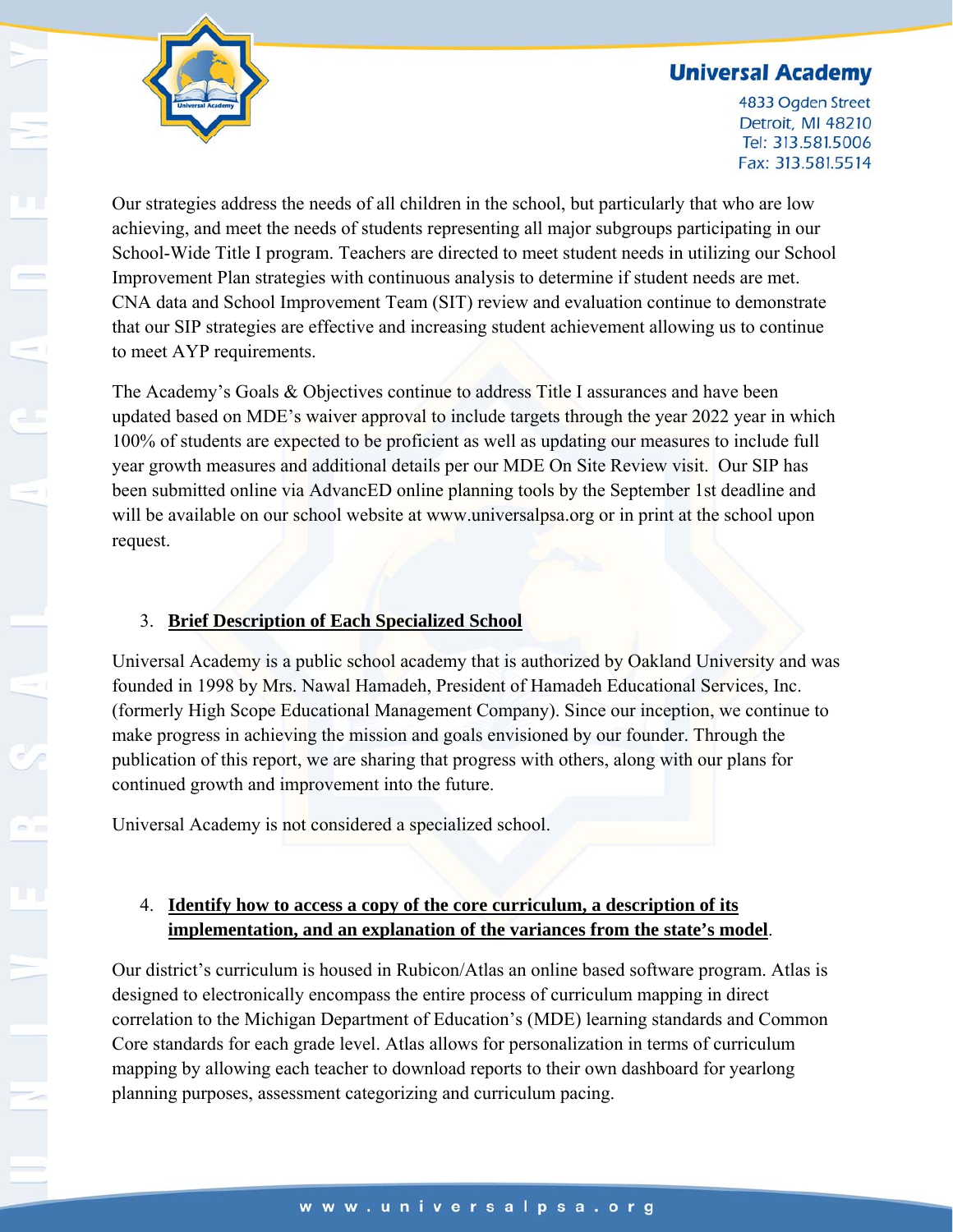



4833 Ogden Street Detroit, MI 48210 Tel: 313.581.5006 Fax: 313.581.5514

The district is in full implementation with the curriculum as Universal Academy is in direct alignment with the MDE and Common Core Standards. All units are designed with the required learning standards. There is little to no variation with the state mandated learning standards.

Teachers meet on a weekly basis with their supervisors and on a biweekly basis as a grade level team and or department to review their units and lesson plan to ensure vertical and horizontal alignments are taking place.

To get a copy of the district's core curriculum the parent and or perspective parent can come into the main office and request (in writing) a copy of the core curriculum they want. At that point, the curriculum coordinator and or principal will download the curriculum documents for the parent in paper format within 3-5 days. The district will then reach out to the parent who made the request to let them know the file is ready to be picked up.

### 5. **Aggregate Student Achievement Results for Local Competency Tests or Nationally Normed Achievement Tests**

# NWEA Measures of Academic Progress: K 8

The student conditional growth percentiles, shown below, represent the quantity of growth made in last two years in relation to similarly-scoring students from fall to spring. A value of greater than 50% or greater indicates more growth made than similarly-scoring students, while less than 50% indicates less growth than similarly-scoring students.

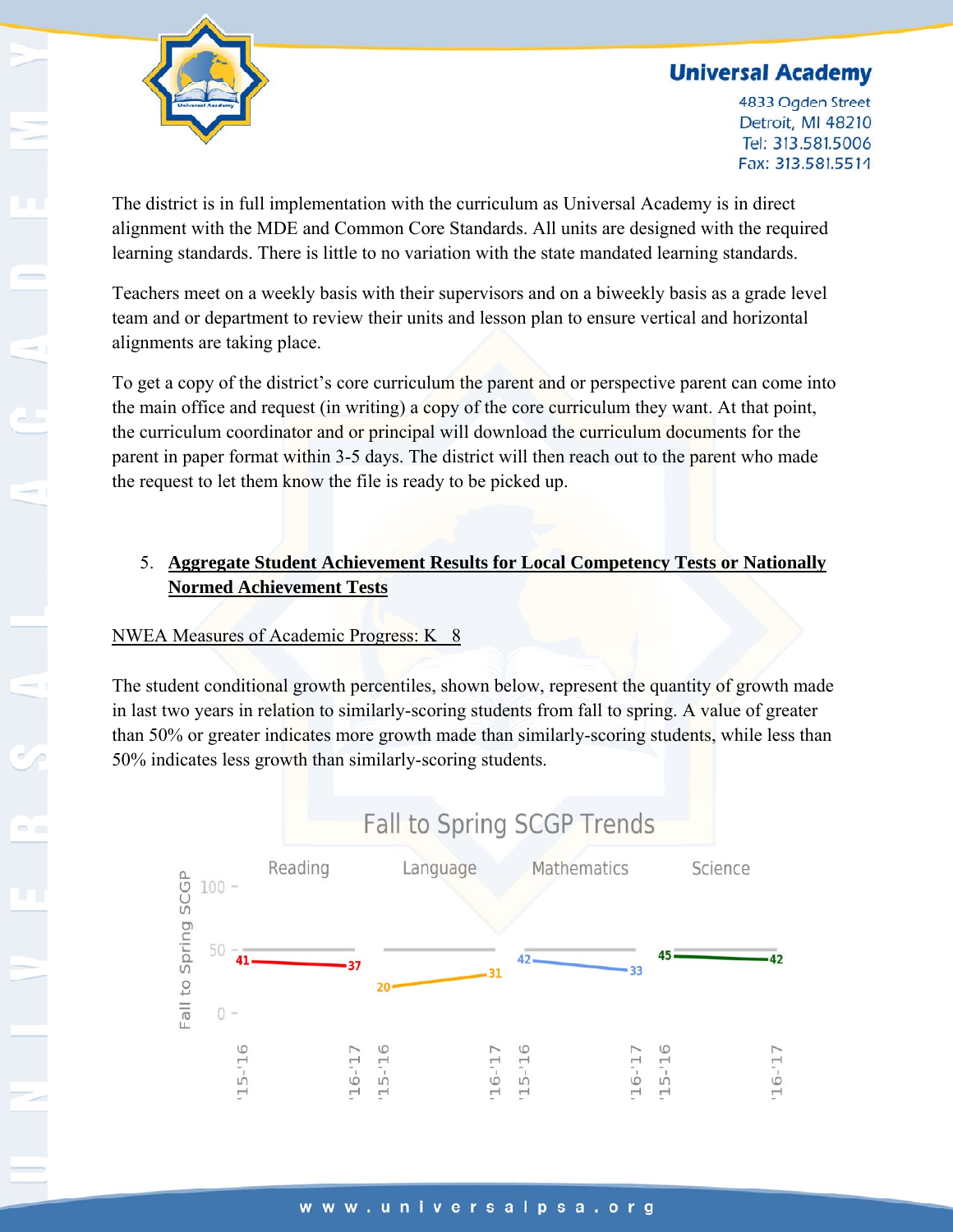

4833 Ogden Street Detroit, MI 48210 Tel: 313.581.5006 Fax: 313.581.5514

#### World-Class Instructional Design and Assessment (WIDA): K-12

Data tables below provide trend data related to WIDA proficiency levels overall. This was the third year of WIDA testing. The following results are from the spring WIDA Access for ELL (English Language Learner) students. "Reaching" or "Bridging" are considered proficient per the chart below.



#### PSAT and SAT College Ready Assessments: 9-11

Data tables below provide two years trend data related to PSAT and SAT College Readiness levels overall. PSAT/SAT is curriculum-based and career planning program that measures achievement in English, math and reading. It helps students measure their current academic development, explore career/training options, and make plans for the remaining years of high school and post-graduation years.

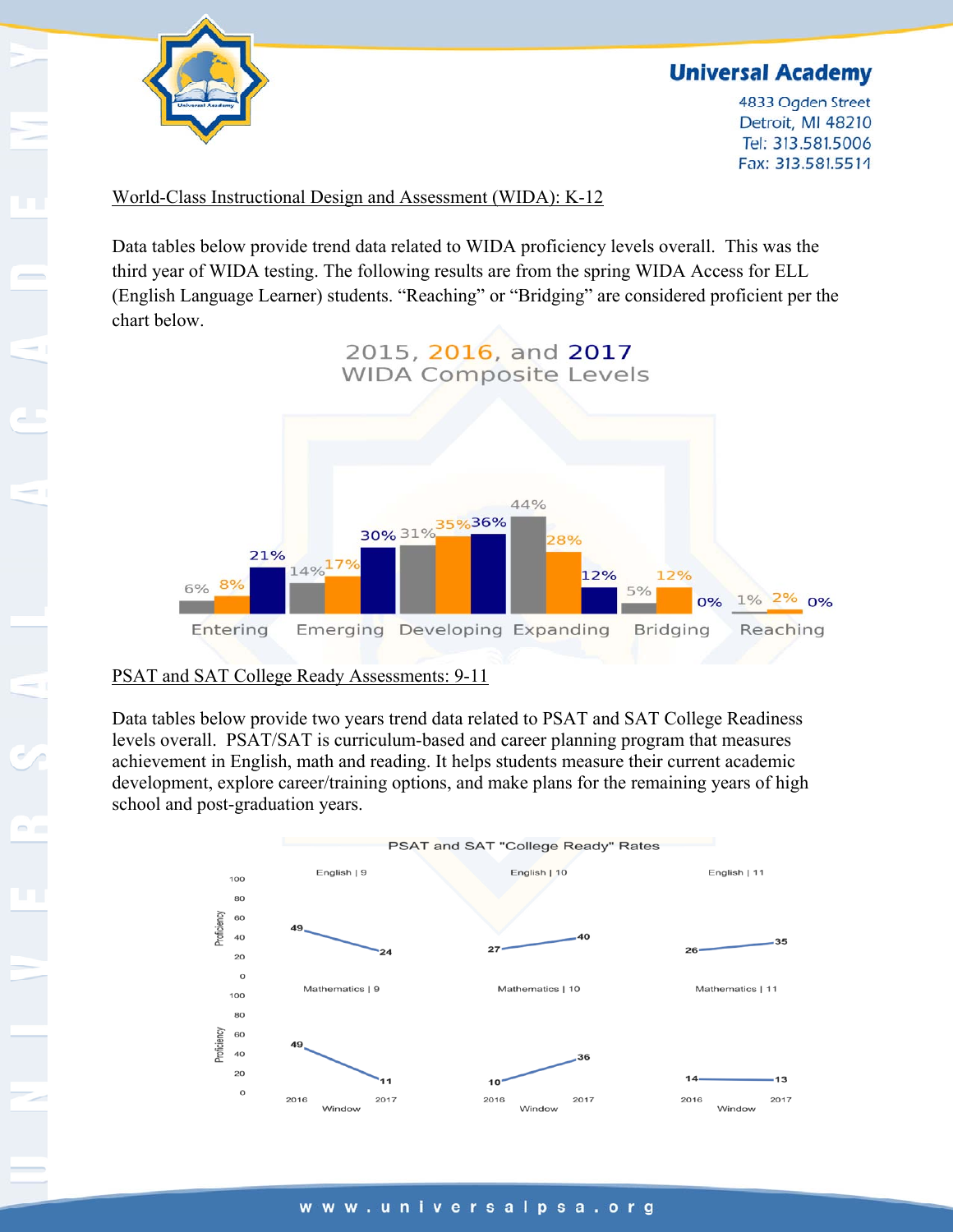

4833 Ogden Street Detroit, MI 48210 Tel: 313.581.5006 Fax: 313.581.5514

### **Number and Percentage of Students Represented by Parent at Parent-Teacher Conferences:**

| Year    | <b>Student Count</b> | Percentage |
|---------|----------------------|------------|
| 2014-15 | 658                  | $100\%$    |
| 2015-16 | 652                  | $100\%$    |
| 2016-17 | 716                  | $100\%$    |

At Universal Academy we encourage all parents to volunteer 20 hours minimum annually at the school. For the 2016-17 academic year, we had 100% of students represented at conferences (716 students). In 2014-15 and in 2015-16 our conference representation rate was 100%. Though our enrollment and parent community changes each year, we are still able to keep attendance at/or above 90% overall. For parents that are not able to physically attend, they are able to participate by electronic communication/means or via telephone to ensure 100% of parents are engaged in their child(ren)'s education.

With the improvements made to our parental involvement policy, we expect parental attendance not only parent teacher conferences to increase, but overall involvement in regular activities as well as we continue to implement Epstein's Model and National standards in our implementation plan.

#### **High School Report:**

Universal Academy continues to service students in high school who enroll in Dual Enrollment. With a steady increase in enrollment the expenditures have continued to increase annually each year with a significant increase in 2010 11 school year in which we were able to switch to trimester scheduling. The percentage of students who participate and qualify has remained stable. Below is a summary of enrollment trends which vary annually depending on the number of students enrolled by grade level and those who qualify according to pupil accounting and District requirements (college readiness) as reported via the SID (School Infrastructure Database) report.

The Number and Percentage of Postsecondary (Dual) Enrollments

Number of students Dual Enrolled 2015-16: 48

Percent from total:  $48\%$